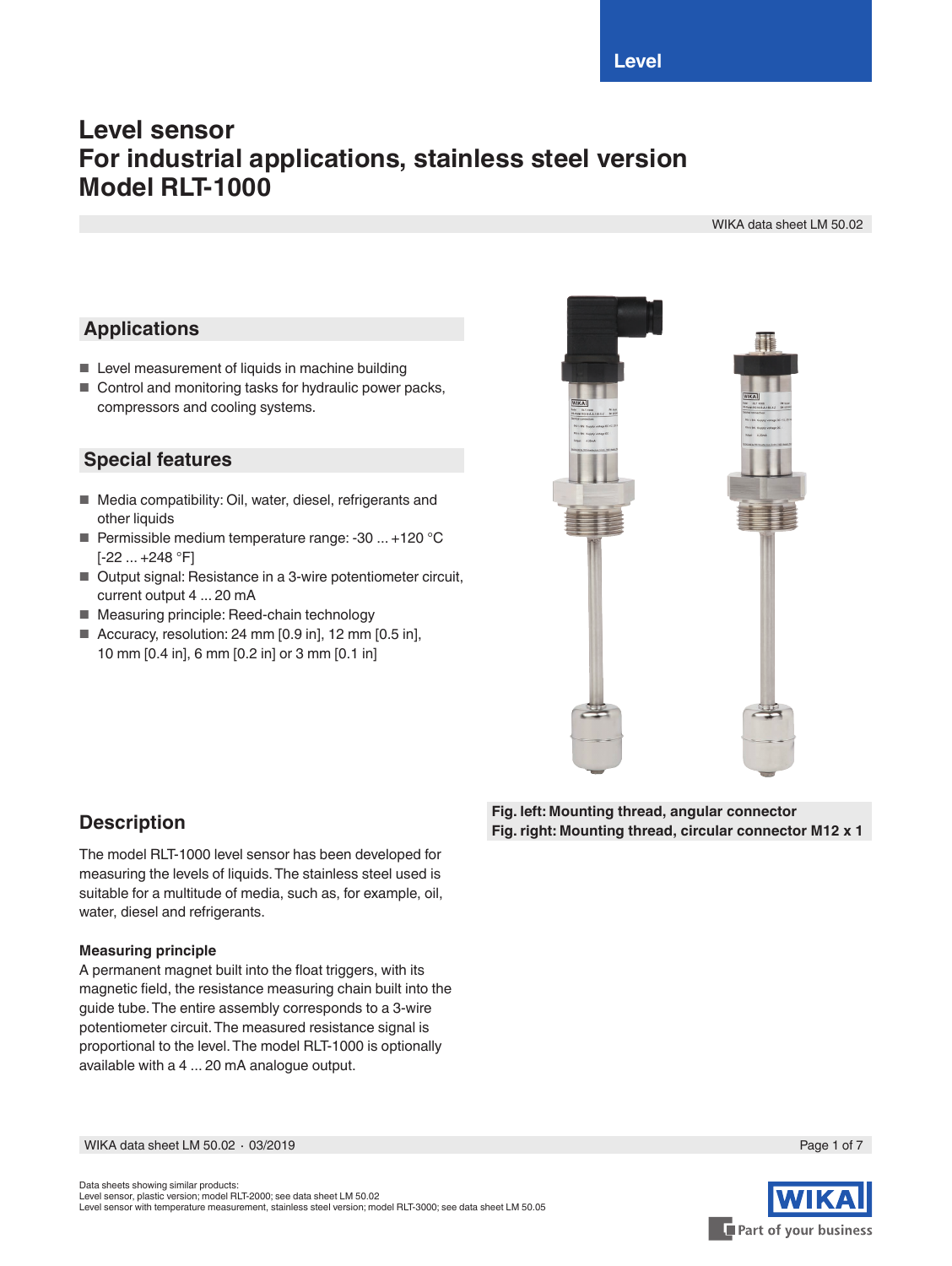## **Specifications**

| Level sensor, model RLT-1000                                    |                                                                                                                                                                                                                                                                                                                                   |                                                                      |  |  |  |
|-----------------------------------------------------------------|-----------------------------------------------------------------------------------------------------------------------------------------------------------------------------------------------------------------------------------------------------------------------------------------------------------------------------------|----------------------------------------------------------------------|--|--|--|
| <b>Measuring principle</b>                                      | Reed-chain technology with optional analogue amplifier                                                                                                                                                                                                                                                                            |                                                                      |  |  |  |
| <b>Measuring range M</b>                                        | The measuring range is determined from the selected guide tube length L and the position of the 100 % mark.<br>For dimensions see drawing                                                                                                                                                                                         |                                                                      |  |  |  |
| Guide tube length L                                             | 150  1,500 mm [6  59 in], greater lengths on request                                                                                                                                                                                                                                                                              |                                                                      |  |  |  |
| <b>Output signal</b>                                            | Variable resistance<br>The overall resistance of the reed chain is approx. 1  10 $k\Omega$ , depending on the measuring range<br>Max. voltage < DC 40 V                                                                                                                                                                           |                                                                      |  |  |  |
|                                                                 | Current output, 4  20 mA, 2-wire<br>Power supply: DC 12  32 V<br>Load in $\Omega$ : $\leq$ (power supply - 12 V) / 0.02 A                                                                                                                                                                                                         |                                                                      |  |  |  |
| <b>Accuracy, resolution</b>                                     | 24 mm $[0.9 \text{ in}]$ <sup>1)</sup><br>12 mm [0.5 in] <sup>2)</sup><br><b>10 mm [0.4 in]</b> <sup>3)</sup><br>6 mm $[0.2 \text{ in}]^{2}$<br>3 mm $[0.1 \text{ in}]^{2}$                                                                                                                                                       |                                                                      |  |  |  |
| <b>Mounting position</b>                                        | Vertical $\pm 30^\circ$                                                                                                                                                                                                                                                                                                           |                                                                      |  |  |  |
| <b>Process connection</b>                                       | G 1, installation from outside<br>$\blacksquare$ G 1 1/2, installation from outside<br>G 2, installation from outside<br>Flange DN 50, form B per DIN 2527/EN 1092, PN 16, installation from outside<br>G $\frac{3}{6}$ , installation from inside 4)<br>G 1/2, installation from inside 4)<br>G 1/4, installation from inside 4) |                                                                      |  |  |  |
| <b>Material</b><br>Wetted<br>■<br>Non-wetted<br>■               | Process connection, quide tube: Stainless steel 1.4571 (316Ti)<br>Case: Stainless steel 1.4571 (316Ti)                                                                                                                                                                                                                            | Float: See table on page 3<br>Electrical connection: See table below |  |  |  |
| <b>Permissible temperatures</b><br>Medium<br>Ambient<br>Storage | $-30+80$ °C [ $-22+176$ °F], option: $-30+120$ °C [ $-22+248$ °F] <sup>5)</sup><br>$-30+80$ °C $[-22+176$ °F]<br>$-30+80$ °C $[-22+176$ °F]                                                                                                                                                                                       |                                                                      |  |  |  |

| Electrical connections <sup>6)</sup>                                                                                                                                    | Ingress protection $7$ ) | <b>Material</b>                                             | <b>Cable length</b>                                      |
|-------------------------------------------------------------------------------------------------------------------------------------------------------------------------|--------------------------|-------------------------------------------------------------|----------------------------------------------------------|
| Angular connector DIN 175301-803 A                                                                                                                                      | IP <sub>65</sub>         | <b>PA</b>                                                   |                                                          |
| Circular connector M12 x 1 (4-pin)                                                                                                                                      | <b>IP65</b>              | TPU, brass                                                  |                                                          |
| Cable outlet                                                                                                                                                            | IP <sub>67</sub>         | <b>PVC</b>                                                  | ■ 2 m [6.5 ft]                                           |
| Cable outlet                                                                                                                                                            | IP <sub>67</sub>         | <b>PUR</b>                                                  | $\blacksquare$ 5 m [16.4 ft]<br>other lengths on request |
| Cable outlet                                                                                                                                                            | IP <sub>67</sub>         | Silicone                                                    |                                                          |
| <b>Connection housing "standard"</b><br>Dimensions: 75 x 80 x 57 mm<br>$[3.0 \times 3.1 \times 2.2]$ in<br>For cable diameter: 5  10 mm<br>$[0.2 \dots 0.4 \text{ in}]$ | <b>IP66</b>              | Aluminium, glands from polyamide,<br>brass, stainless steel | $\sim$                                                   |
| Connection housing "compact"<br>Dimensions: 58 x 64 x 36 mm<br>$[2.3 \times 2.5 \times 1.4]$ in<br>For cable diameter: 5  10 mm<br>$[0.2 \dots 0.4 \text{ in}]$         | <b>IP66</b>              |                                                             |                                                          |

1) Not with float diameter 30 mm [1.2 in] or 25 mm [1.0 in]<br>2) Not with float diameter 30 mm [1.2 in]<br>3) Only with float diameter 30 mm [1.2 in]<br>3) Only with cable naterial: PVC, PUR; float outer diameter Ø D = 30 mm [1.2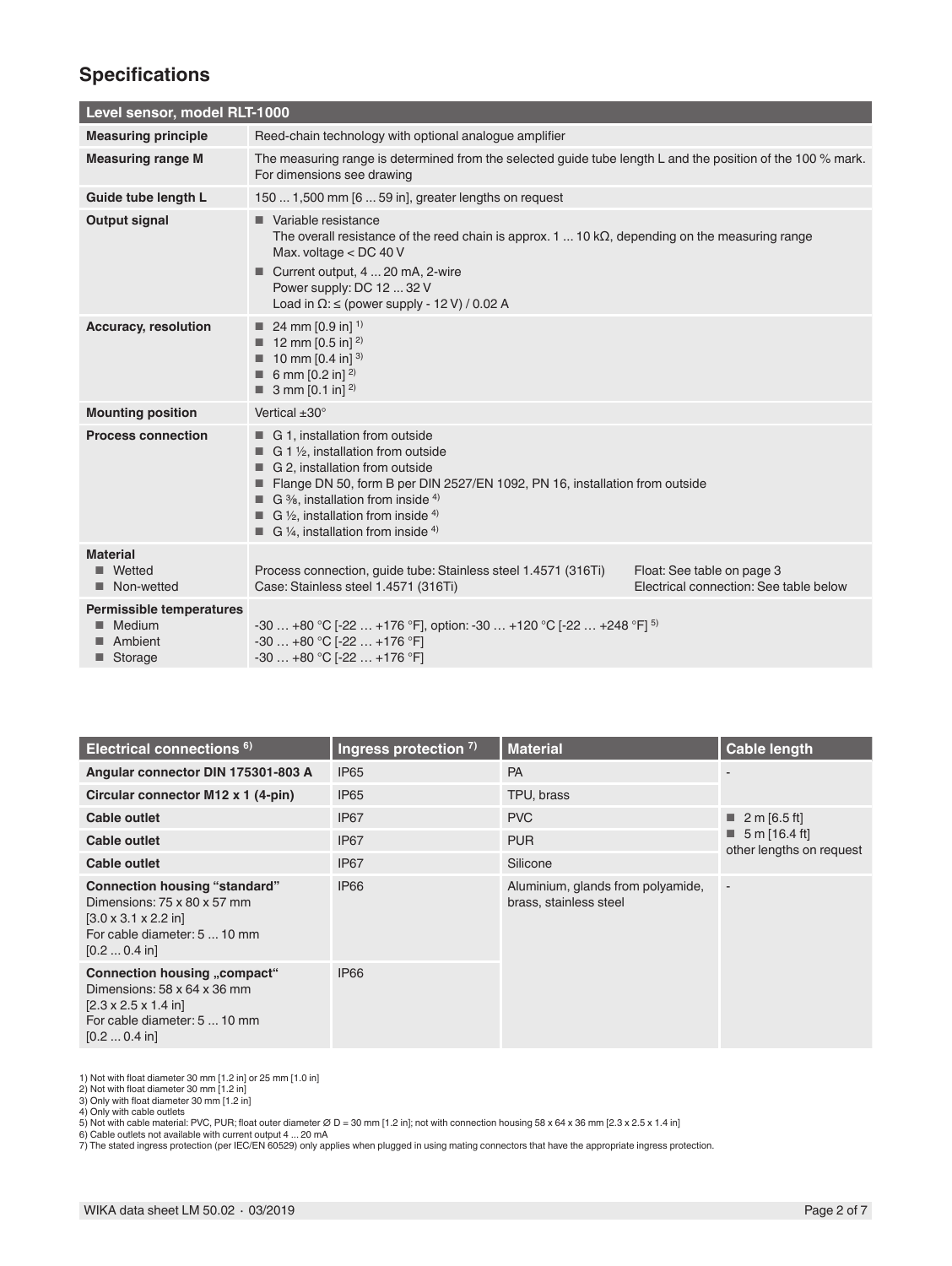| <b>Float</b> | <b>Form</b>            | <b>Outer</b><br>diameter Ø D | <b>Height H</b> | <b>Operating</b><br>pressure    | <b>Medium</b><br>temperature     | <b>Density</b>                                                | <b>Material</b>     |
|--------------|------------------------|------------------------------|-----------------|---------------------------------|----------------------------------|---------------------------------------------------------------|---------------------|
|              | Cylinder $1$ )         | 44 mm [1.7 in]               | 52 mm [2.0 in]  | $\leq 16$ bar<br>$\leq$ 232 psi | ≤ 120 °C<br>$\left[\leq 248$ °F] | $\geq$ 750 kg/m <sup>3</sup><br>$[46.8 \text{ lbs/ft}^3]$     | 1.4571<br>(316Ti)   |
| $\mathbf{r}$ | Cylinder <sup>2)</sup> | 30 mm [1.2 in]               | 36 mm [1.4 in]  | $\leq 10$ bar<br>$\leq 145$ psi | ≤ 80 °C<br>$\leq 176$ °Fl        | $\geq$ 850 kg/m <sup>3</sup><br>$[53.1 \text{ lbs/ft}^3]$     | 1.4571<br>(316Ti)   |
| ØD           | Cylinder               | 25 mm [1.0 in]               | 20 mm [0.8 in]  | $\leq 16$ bar<br>$\leq$ 232 psi | ≤ 80 °C<br>$\left[\leq 176$ °F]  | $\geq$ 750 kg/m <sup>3</sup><br>$[46.8 \text{ lbs/ft}^3]$     | Buna/<br><b>NBR</b> |
| H<br>ØD      | Sphere <sup>3)</sup>   | 52 mm [2.0 in]               | 52 mm [2.0 in]  | $\leq 40$ bar<br>$\leq 580$ psi | ≤ 120 °C<br>$\left[\leq 248$ °F] | $\geq$ 750 kg/m <sup>3</sup><br>$[46.8$ lbs/ft <sup>3</sup> ] | 1.4571<br>(316Ti)   |

1) Not with process connection G 1 2) Only with guide tube length ≤ 1,000 mm [39.4 in] 3) Not with process connection G 1, G 1 ½

#### **Connection diagram**

| Angular connector DIN 175301-803 A |                     |           |                                  |       |  |
|------------------------------------|---------------------|-----------|----------------------------------|-------|--|
|                                    | Variable resistance |           | Current output, 4  20 mA, 2-wire |       |  |
| œ                                  | Overall resistance  | Pin $2/3$ | $U_{+}$                          | Pin 1 |  |
| $\circledcirc$                     | 1000%               | Pin $1/3$ | U-                               | Pin 2 |  |
|                                    | $0100\%$            | Pin $1/2$ |                                  |       |  |

| Circular connector M12 x 1 (4-pin) |                     |           |                                  |       |  |  |
|------------------------------------|---------------------|-----------|----------------------------------|-------|--|--|
|                                    | Variable resistance |           | Current output, 4  20 mA, 2-wire |       |  |  |
|                                    | Overall resistance  | Pin $3/4$ | U+                               | Pin 1 |  |  |
|                                    | 1000%               | Pin $1/3$ | U-                               | Pin 4 |  |  |
|                                    | $0100\%$            | Pin $1/4$ |                                  |       |  |  |

| Cable outlet |                     |               |  |  |
|--------------|---------------------|---------------|--|--|
|              | Variable resistance |               |  |  |
|              | Overall resistance  | green / white |  |  |
|              | 1000%               | white / brown |  |  |
|              | $0100\%$            | brown / green |  |  |

### **Aluminium case**

| Variable resistance |                  | Current output, 4  20 mA, 2-wire |             |
|---------------------|------------------|----------------------------------|-------------|
| Overall resistance  | Terminal W1 / W3 | U+                               | Terminal U+ |
| 1000%               | Terminal W1 / W2 | U-                               | Terminal U- |
| $0100\%$            | Terminal W2 / W3 |                                  |             |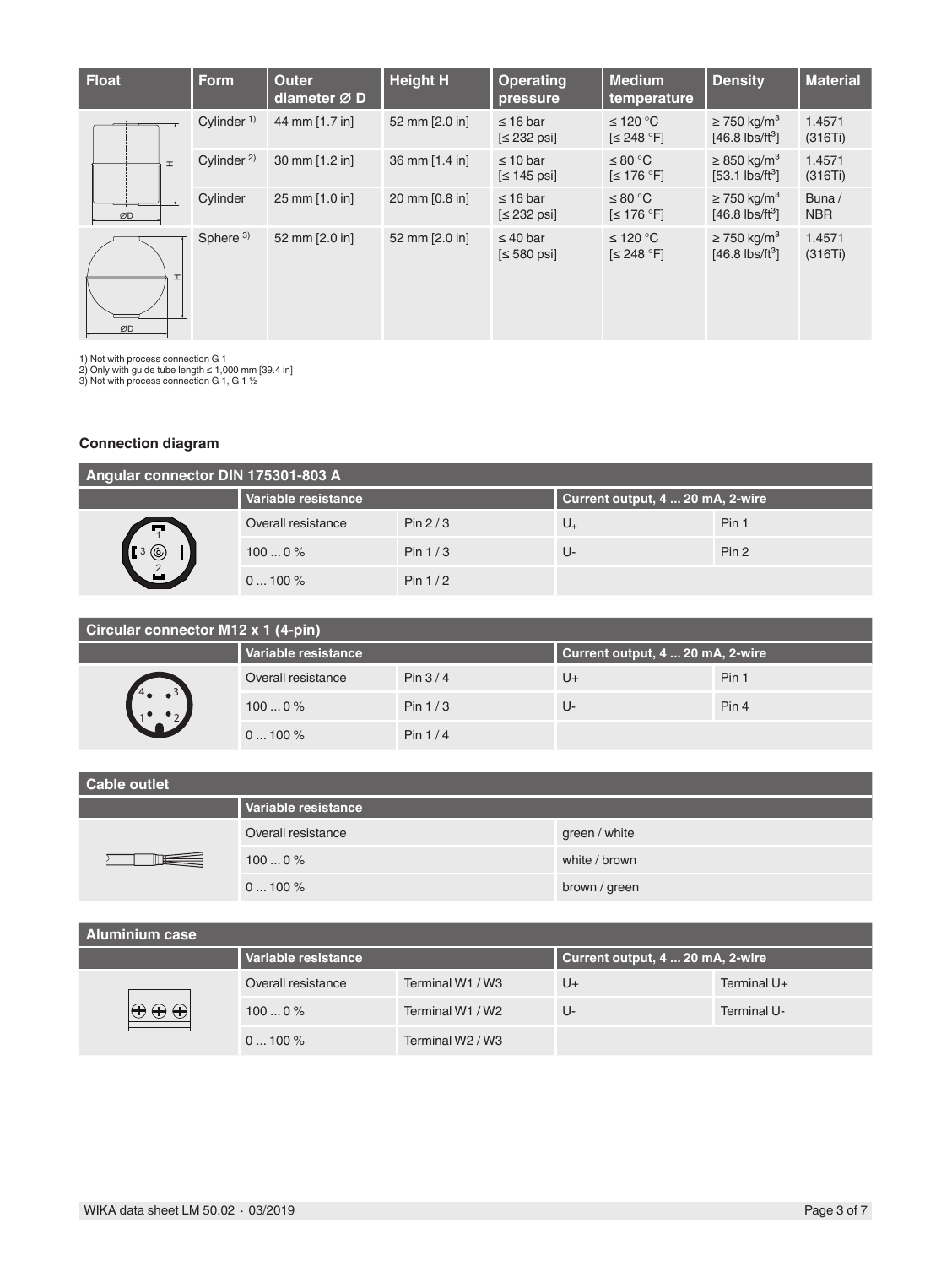| <b>Electrical safety</b>           |            |
|------------------------------------|------------|
| <b>Reverse polarity protection</b> | $U+vs. U-$ |
| <b>Insulation voltage</b>          | DC 1,500 V |
| Overvoltage protection             | DC 40 V    |

# **Dimensions in mm [in]**

with angular connector form A Resistance signal



with M12 x 1 circular connector Resistance signal

with angular connector form A Current output 4 ... 20 mA



with M12 x 1 circular connector Current output 4 ... 20 mA

 $\frac{75-100}{13.01-13.9}$ 



with cable outlet Resistance signal





Legend

- L Guide tube length<br>M Measuring range
- M Measuring range<br>X Distance sealing
- Distance sealing face to 100 % mark
- $(X \geq 0)$  dead band  $\overline{T}$  in mm [in] (from sealing edge))
- T Dead band (pipe end)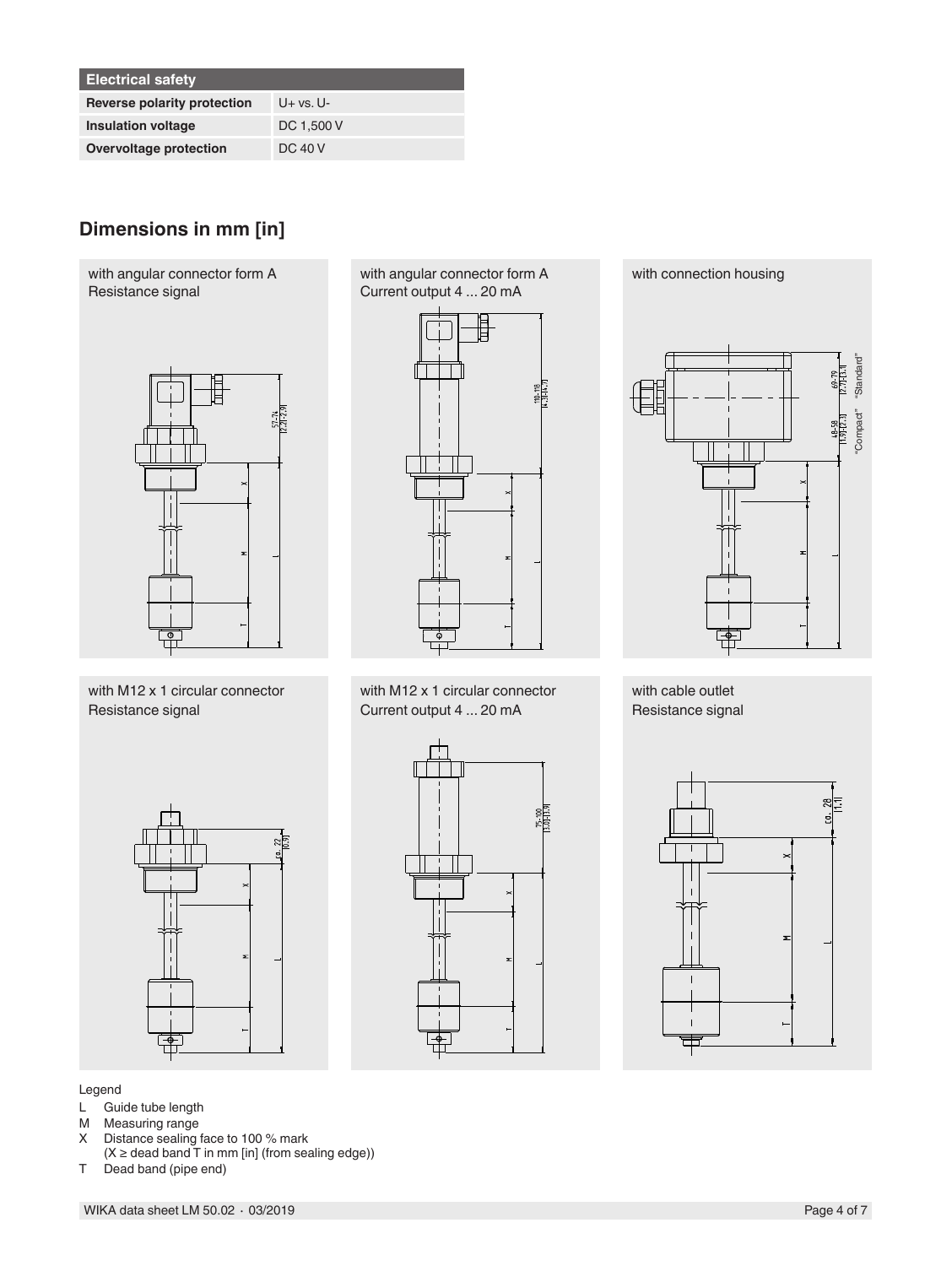#### **Float stop at guide tube end**

- Adjusting collar, for medium temperature ≤ 80 °C [≤ 176 °F]
- Pipe clamp, for medium temperature > 80 °C [> 176 °F]

#### **Dead band T float switch in mm [in] (from sealing edge)**

| <b>Process connection</b>          | Outer diameter float Ø D |                  |                          |                          |  |
|------------------------------------|--------------------------|------------------|--------------------------|--------------------------|--|
|                                    | Ø 30 mm [1.2 in]         | Ø 44 mm [1.7 in] | Ø 52 mm [2.0 in]         | Ø 25 mm [1.0 in]         |  |
| G 1 (from outside)                 | 35 mm [1.4 in]           |                  |                          | $\overline{\phantom{0}}$ |  |
| $G_1 \frac{1}{2}$ (from outside)   | 35 mm [1.4 in]           | 45 mm [1.8 in]   | $\overline{\phantom{a}}$ | 25 mm [1.0 in]           |  |
| G 2 (from outside)                 | 40 mm [1.6 in]           | 50 mm [2.0 in]   | 50 mm [2.0 in]           | 25 mm [1.0 in]           |  |
| Flange (from outside)              | 20 mm [0.8 in]           | 30 mm [1.2 in]   | 30 mm [1.2 in]           | 5 mm [0.2 in]            |  |
| $G \nmid A$ B (from inside)        | 35 mm [1.4 in]           | 40 mm [1.6 in]   | 40 mm [1.6 in]           | 20 mm [0.8 in]           |  |
| $G \frac{3}{8} B$ (from inside)    | 35 mm [1.4 in]           | 40 mm [1.6 in]   | 40 mm [1.6 in]           | 20 mm [0.8 in]           |  |
| $G \ntriangleleft B$ (from inside) | 35 mm [1.4 in]           | 45 mm [1.8 in]   | 45 mm [1.8 in]           | 20 mm [0.8 in]           |  |

### **Dead band T in mm [in] (pipe end)**

| Dead band | Outer diameter float $\varnothing$ D |                                          |                                      |                                    |
|-----------|--------------------------------------|------------------------------------------|--------------------------------------|------------------------------------|
|           | $\vert \varnothing$ 30 mm [1.2 in]   | $\mathsf I$ $\varnothing$ 44 mm [1.7 in] | $\vert$ $\varnothing$ 52 mm [2.0 in] | $\vert \varnothing$ 25 mm [1.0 in] |
|           | 35 mm [1.4 in]                       | 45 mm [1.8 in]                           | $45 \text{ mm}$ [1.8 in]             | $45 \text{ mm}$ [1.8 in]           |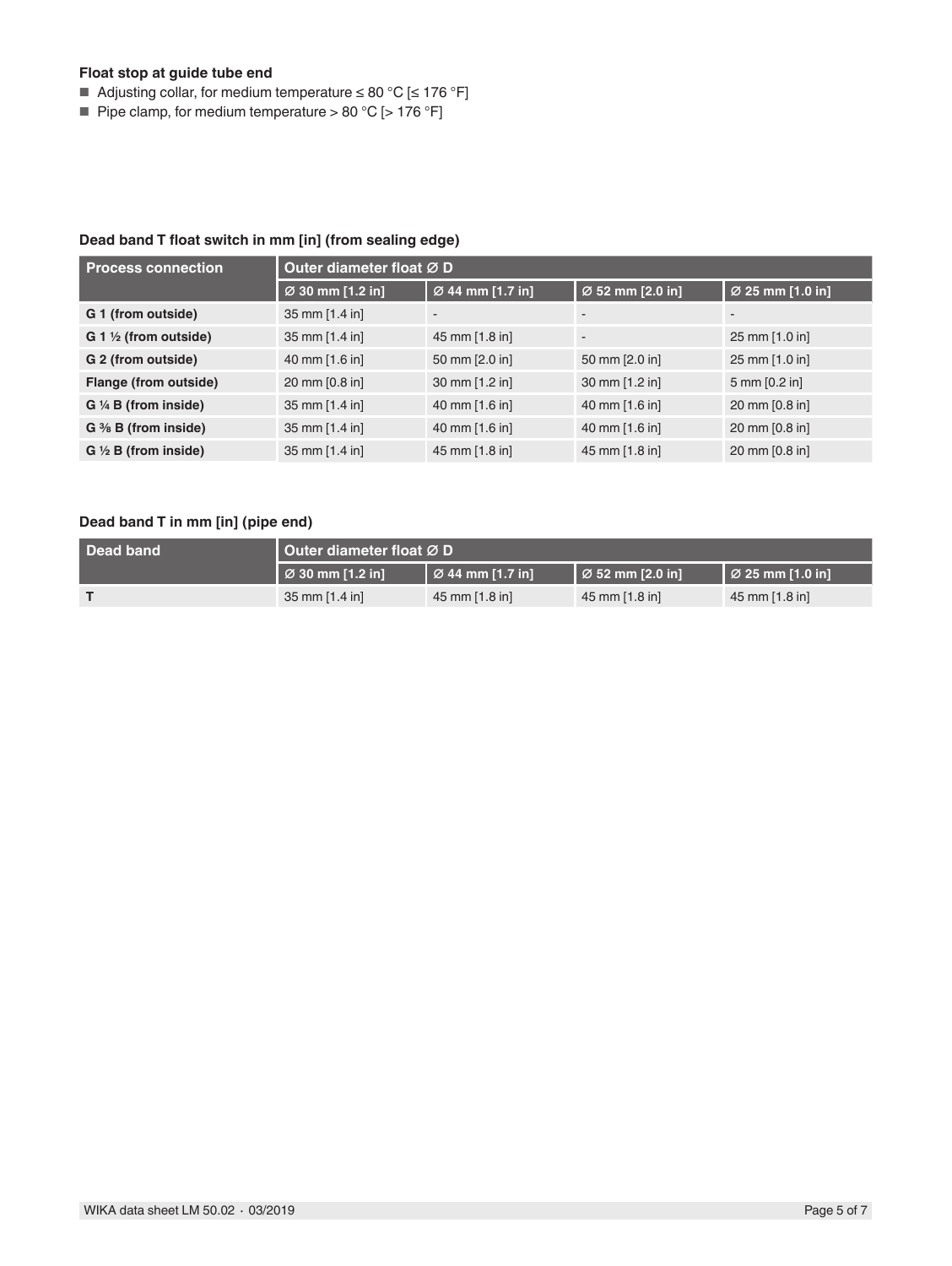### **Process connection**





| stallation from inside |  |
|------------------------|--|
|                        |  |
| r                      |  |
|                        |  |

| G               |                 | <b>Spanner width</b> |
|-----------------|-----------------|----------------------|
| G 1             | 16 mm [0.63 in] | 41 mm [1.6 in]       |
| $G1\frac{1}{2}$ | 18 mm [0.71 in] | 30 mm [1.2 in]       |
| G <sub>2</sub>  | 20 mm [0.79 in] | 36 mm [1.4 in]       |

| G                 | L-1             | <b>Spanner width</b> |
|-------------------|-----------------|----------------------|
| G 1/4 B           | 12 mm [0.47 in] | 19 mm [0.7 in]       |
| $G \frac{3}{8} B$ | 12 mm [0.47 in] | 22 mm [0.9 in]       |
| $G\frac{1}{2}B$   | 14 mm [0.55 in] | 27 mm [1.1 in]       |

### Flange

DN 50, form B per EN 1092-1 (DIN 2527), PN 16



## **Accessories**

| Circular connector M12 x 1 with moulded cable |                                                                          |                              |                       |                     |              |  |
|-----------------------------------------------|--------------------------------------------------------------------------|------------------------------|-----------------------|---------------------|--------------|--|
|                                               | <b>Description</b>                                                       | Temperature range            | <b>Cable diameter</b> | <b>Cable length</b> | Order number |  |
|                                               | Straight version, cut to<br>length, 4-pin, PUR cable,<br>UL listed, IP67 | $-20+80 °C$<br>$[-4+176 °F]$ | 4.5 mm $[0.18$ in]    | 2 m [6.6 ft]        | 14086880     |  |
|                                               |                                                                          |                              |                       | $5 m$ [16.4 ft]     | 14086883     |  |
|                                               |                                                                          |                              |                       | 10 m [32.8 ft]      | 14086884     |  |
|                                               | Angled version, cut to<br>length, 4-pin, PUR cable,<br>UL listed. IP67   | $-20+80 °C$<br>$[-4+176 °F]$ | 4.5 mm [0.18 in]      | 2 m [6.6 ft]        | 14086889     |  |
|                                               |                                                                          |                              |                       | $5 m$ [16.4 ft]     | 14086891     |  |
|                                               |                                                                          |                              |                       | 10 m [32.8 ft]      | 14086892     |  |